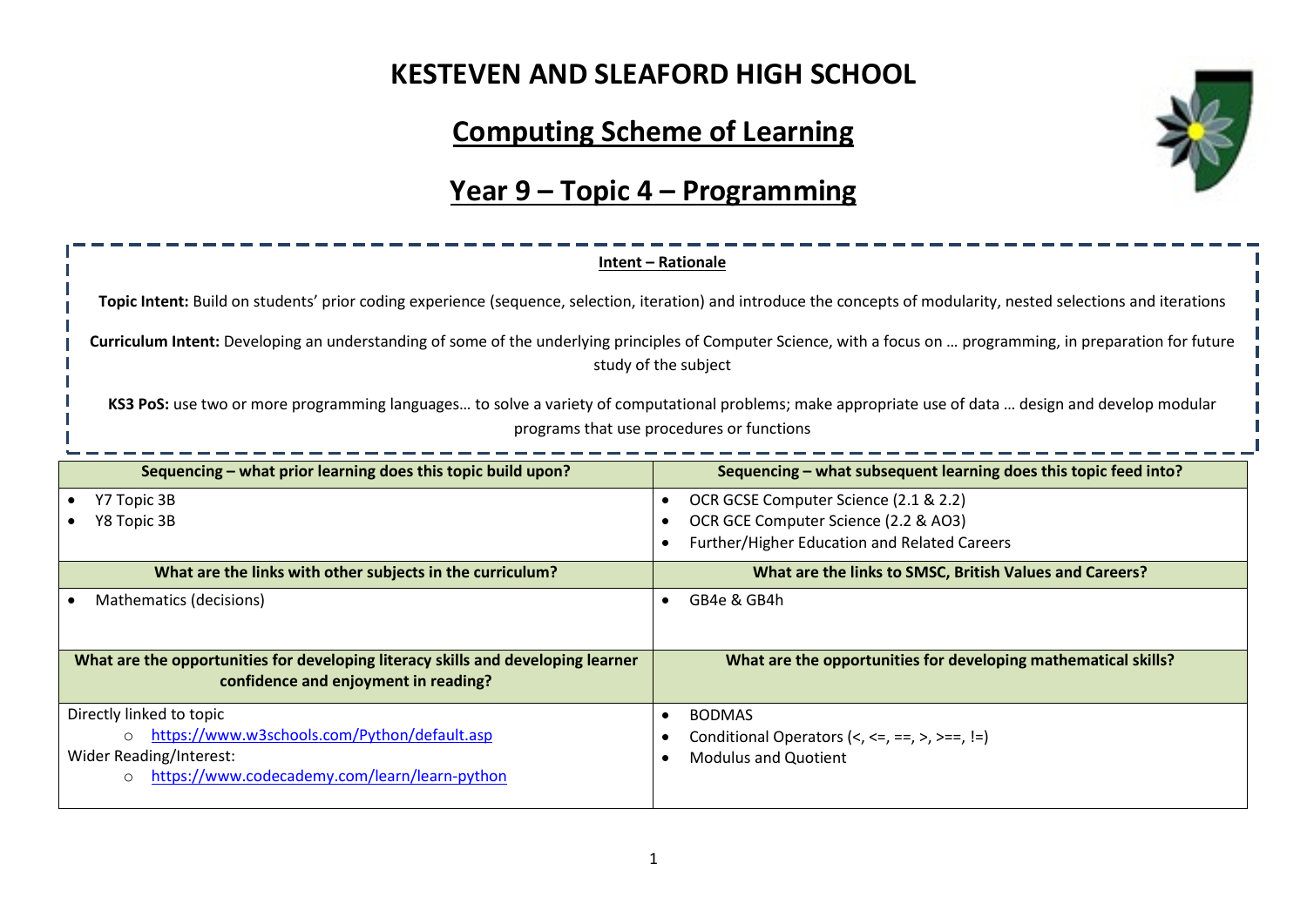#### **KESTEVEN AND SLEAFORD HIGH SCHOOL**

# **Computing Scheme of Learning**

#### **Year 9 – Topic 4 – Programming**

#### **Intent – Concepts**